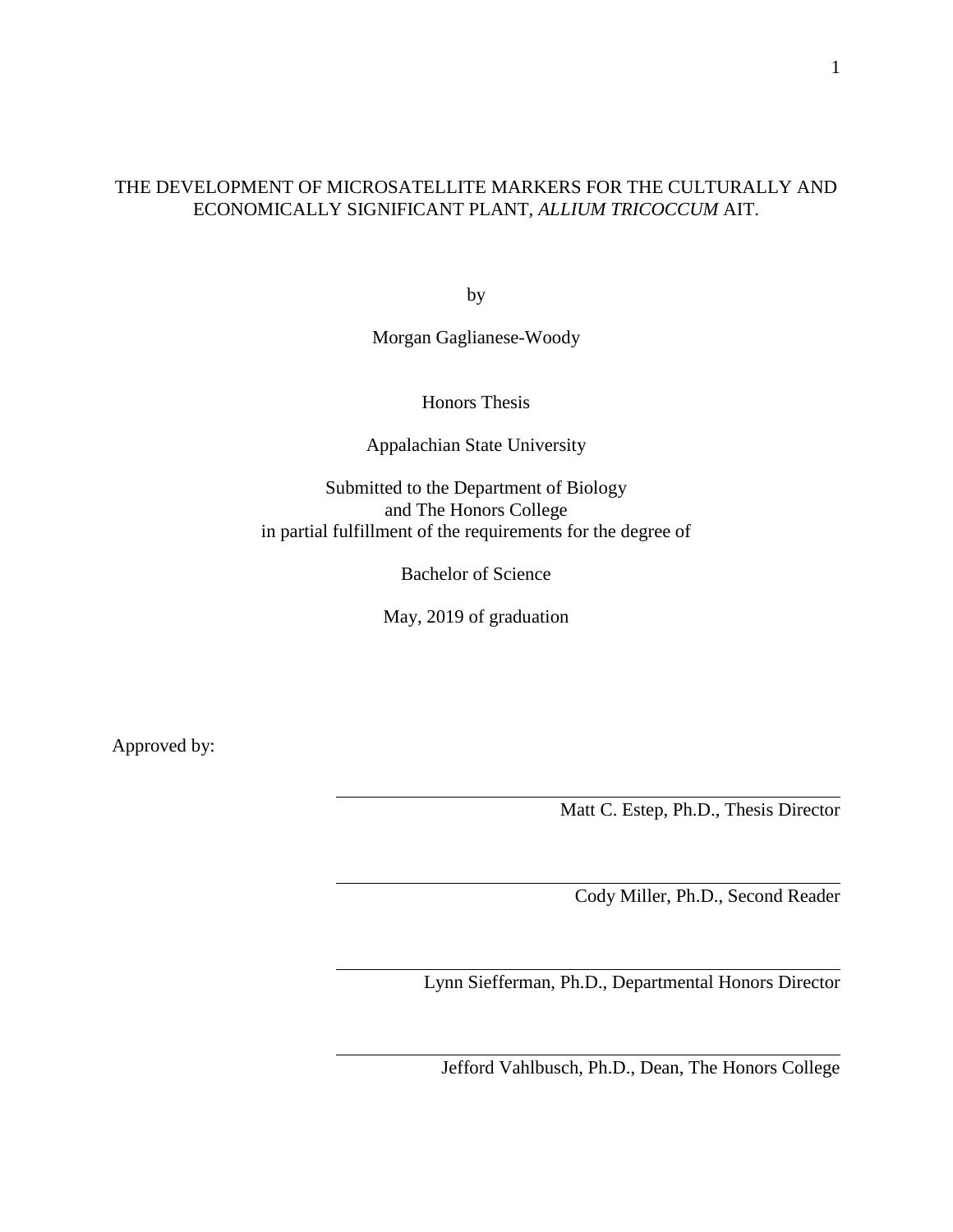### **Abstract**

*Allium tricoccum* Ait. is an herbaceous monocot in the Amaryllidaceae family and is most commonly known as a ramp or wild leek. *Allium tricoccum* is traditionally used in Appalachian cultures, but it has gained the attention of the general public over the past two decades. Although not a rare plant, its growing popularity has led to over-harvesting and population declines. The purpose of this project was to begin the development of microsatellite markers for *Allium tricoccum*. An Illumina MiSeq library was produced, and 50 potential microsatellite loci were screened for successful amplification using PCR. This project also screened for marker amplification in the narrow-leaved wild leek, *Allium tricoccum* var. *burdickii*, and the nodding onion, *Allium cernuum*. Nineteen of the 50 (30%) screened markers successfully amplified. This work will provide the tools necessary for population genetic studies of *Allium tricoccum* and will help inform conservation management decisions.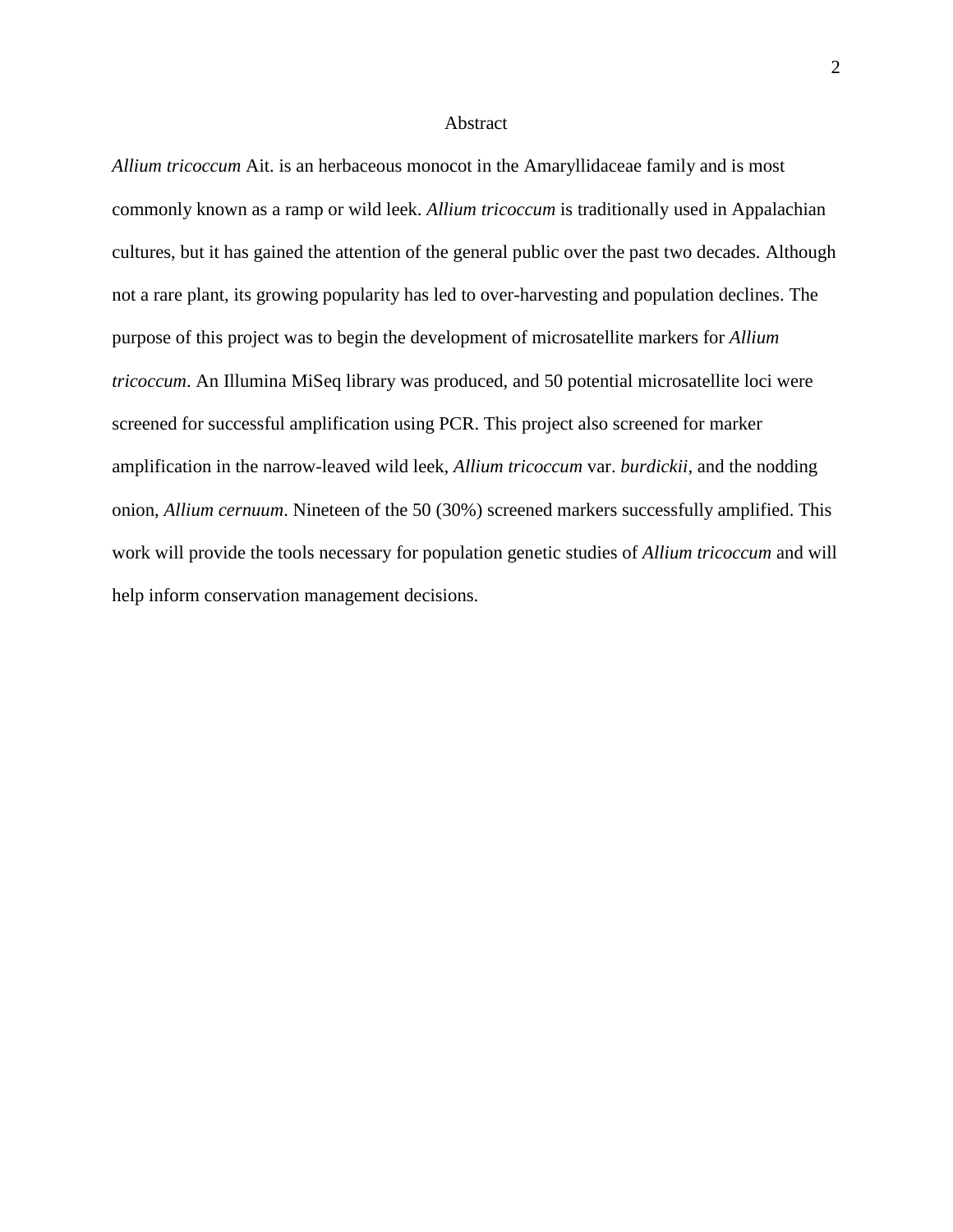### **Introduction**

People have harvested forest products as a form of survival for generations. Many of these are non-timber forests products (NTFPs), which are all products other than timber and pulpwood that are extracted from forest resources. Examples of NTFPs include teas, tinctures, edibles, floral greens, and maple syrup. NTFPs and the forest resources they come from provide a slew of ecosystem services and are essential to various customs and traditions that define local and regional culture (Lake et al., 2018). In Appalachia alone, hundreds of plant and fungi species are harvested for NTFPs that are important to Appalachian culture (Cavender, 2006). Unfortunately, as more people turn to wild harvesting, many harvested species and the traditions that rely on them are threatened by overexploitation, insufficient protection, and a lack of species-specific research. One example of this phenomenon can be seen in the study of the pungent wild green *Allium tricoccum*.

 *Allium tricoccum* Ait. is a bulbous geophyte in the monocot family Amaryllidaceae and is commonly known as a ramp in its southern range or wild leek in its northern range. *Allium*  is a robust monophyletic genus with three distinct clades, 15 subgenera, and over 800 species, 84 of which reside in North America (Wheeler et al., 2013; Li et al., 2010). Moreover, twenty *Allium* species are cultivated as edible crops, including the bulb onion (*A. cepa* L.), garlic (*A. saticum* L.), and the leek (*A. ampeloprasm* L.), and multiple *Allium* species are harvested in the wild for personal and/or market use, most notably *Allium tricoccum* (Burba and Galmarini as cited in Wheeler et al., 2013).

Eighty-one of the 84 North American species belong to the *Amerallium* subgenus, including this study's out-group, *Allium cernuum* Roth (Wheeler et al., 2013). *Amerallium* is one of three subgenera in clade A, which is the most ancient clade and contains taxa that rarely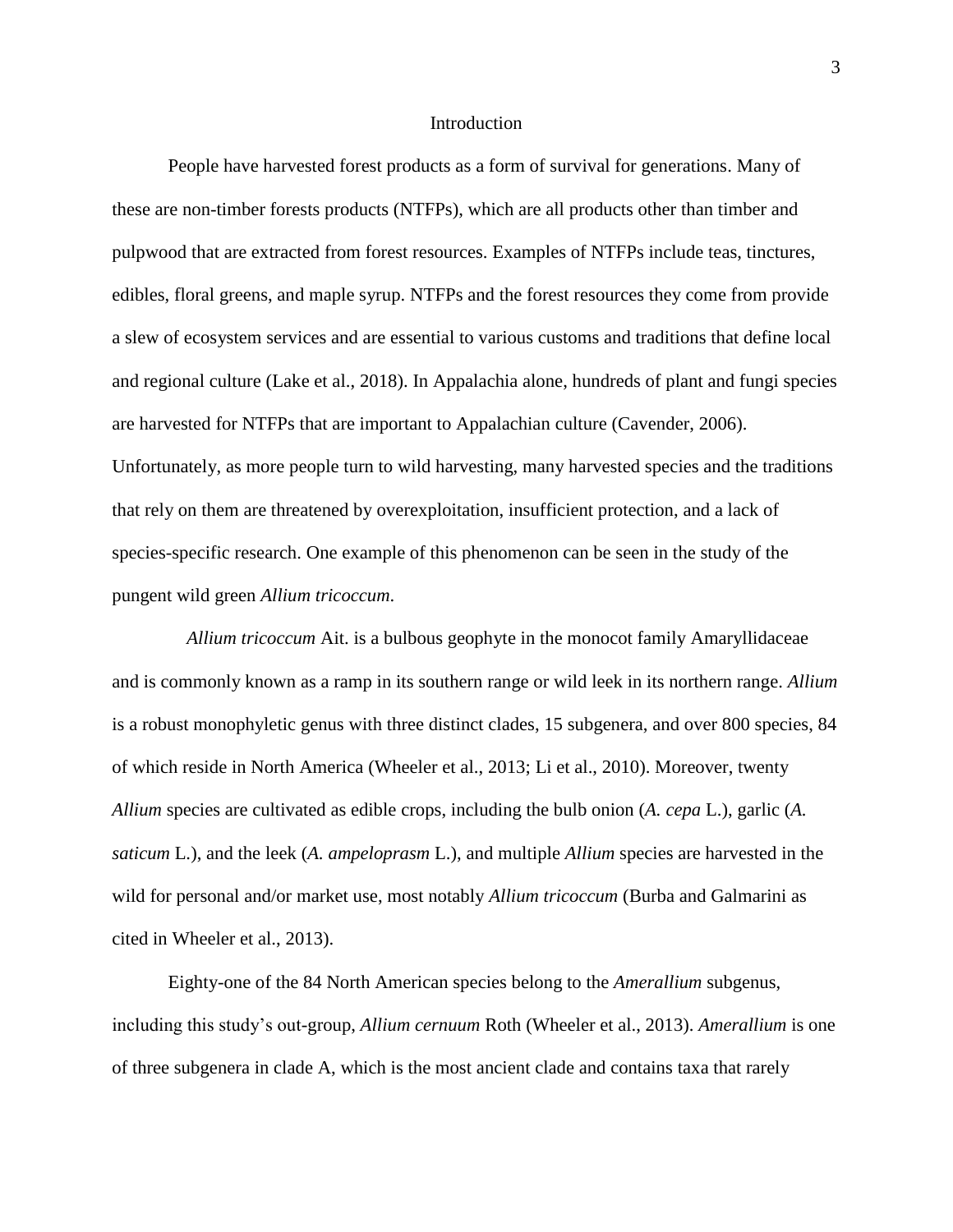develop distinguishable rhizomes (Li et al., 2010). *Allium tricoccum* is a member of the *Anguinum* subgenus in clade B, which contains five subgenera, and clade C contains the seven other subgenera (Li et al., 2010). Taxa of both clade B and C usually develop notable rhizomes and bulbs (Li et al., 2010).

The *Anguinum* subgenus exists from South-Western Europe to East Asia and in North-Eastern America (Herden et al., 2015). Though ploidy varies within the subgenus, the base ploidy number of *Anguinum* species is eight (Herden et al., 2015). Herden and colleagues (2015) argue that the subgenus originated in East Asia and underwent its main biogeographical radiation within the last million years, deeming it a relatively young subgenus. Based on sequence comparisons of ITS regions, *Allium tricoccum* is the result of a hybridization event between members of clade A and B around 2.5 million years ago, after which it migrated from East Asia to North America across the Bering Land Basin (Herden et al, 2015).

Today, *Allium tricoccum* is confined to the U.S. East Coast and parts of Southeast Canada. Its range reaches north to Quebec, Canada, south to Northern Georgia, and west to Minnesota (Jones, 1979). It prefers moist and nutrient-rich soils in hardwood mesic forests, though habitat preference varies along its range (Jones, 1979). In its northern extent, it is usually found in landscape depressions, along riverbanks, and in maple-dominated forests, while in its southern extent, it exists on north-facing well-drained slopes at high elevations (Jones, 1979). Commonly co-occurring herbaceous species include blue cohosh (*Caulophyllum thalicroides* L.), false Solomon's seal (*Smilacina racemosa* L.), Trillium (*Trillium sp.*), violet (*Viola sp.*), and stinging nettle (*Urtica dioica* L.) (Chamberlain et al., 2014). Additionally, in its northern extent, *Allium tricoccum* is sympatric with *Allium tricoccum* var. *burdickii* Hanes. The taxonomic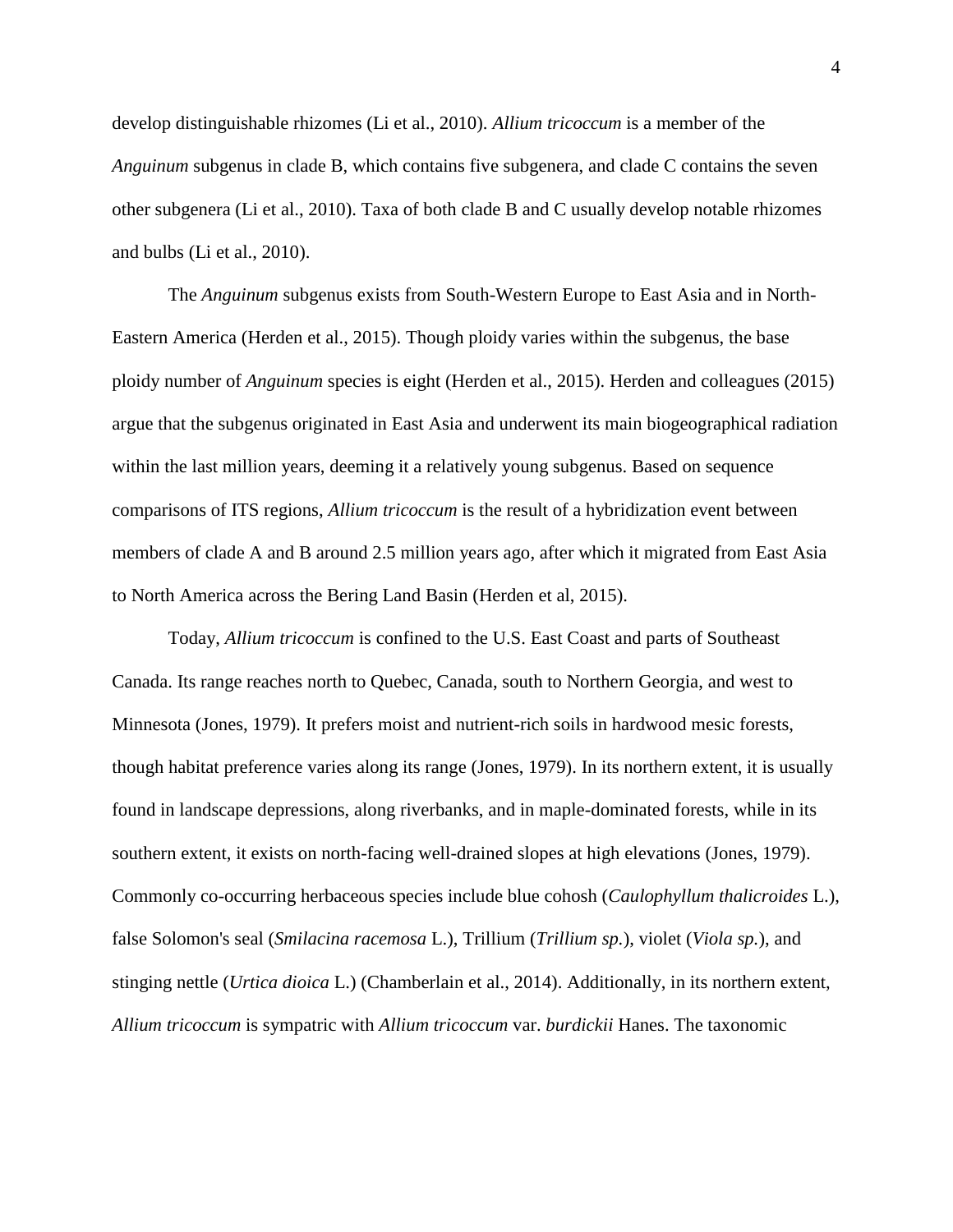resolution of *A. tricoccum* var. *burdickii* is largely debated, and some taxonomists argue for its separation as a species, including Jones (1979).

 *Allium tricoccum* is a long-living perennial that resides along an underground rhizome in dense clumps that dominate the early spring herbaceous layer (Jones, 1979). It is characterized by two to three basal elliptic to oblong leaves with a red base, a tall flower scape with an umbel of 25 to 50 white to cream-colored flowers, shiny black seeds, and an underground bulb (Jones, 1979). *Allium tricoccum* is unique because it has separate photosynthetic and flowering stages. The leaves emerge late March to early April and persist through May, during which time the plant undergoes photosynthesis and obtains a majority of its nutrients and biomass before the overstory closes (Jones, 1979). As local temperatures warm and sunlight becomes limited, the leaves turn yellow and senesce, facilitating nutrient allocation to the bulb. A study of nutrient allocation in northern populations found that 80% of leaf nutrients are allocated to the bulb of reproductive plants, though the degree of allocation largely depends on environmental conditions, location, and plant size (Nault and Gagnon, 1988). Stored nutrients are later used for flowering in July and fruiting in August to September, and nutrient accumulation in one season influences flowering in the next season (Nault and Gagnon, 1988). Observed pollinators include solitary bees (*Halictus sp.*), sweat bees (*Dialictus sp.*), and occasionally bumble-bees (*Bombus sp.*) (Jones, 1979), but empirical studies of pollination-interactions and mechanisms of seed dispersal do not currently exist.

Although sexual reproduction occurs, it minimally contributes to population growth and maintenance. According to a five-year demography study that measured mortality, seedling recruitment, growth, and sexual and asexual reproduction rates, *Allium tricoccum* is a clonal species that relies primarily on asexual clump division of large and established ramets (Nault and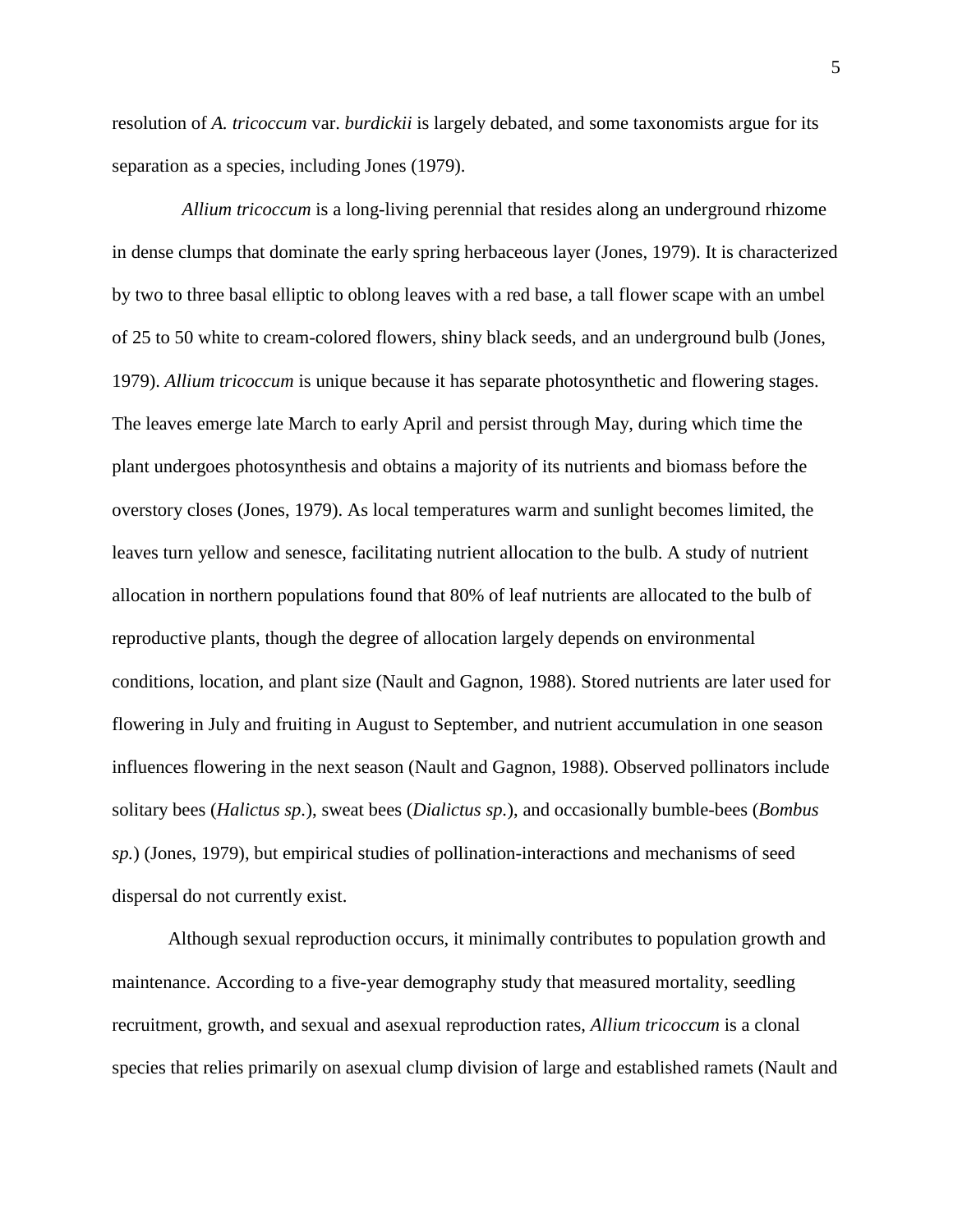Gagnon, 1993). Local populations tend to be biennial, and flowering is influenced by available resources and plant size (Nault and Gagnon, 1993). If conditions are favorable, pollination is successful, and seeds can set before the flower scape dies, germination may occur. However, seed germination can take up to eighteen months and requires a warm period followed by cold stratification to release seeds from dormancy and initiate germination (Chamberlain et al., 2014). Following germination, a bulb grows in autumn, and a single leaf emerges the following spring, but seedling mortality is generally high. Seedling growth is influenced by fluctuating soil moisture and temperature, shallow roots, and a small bulb reserve (Vasseur and Gagnon, 1994). If a seed germinates and survives, it can take five to seven years for juvenile plants to reach sexual maturity (Chamberlain et al., 2014). Indeed, *A. tricoccum* has a complex life-history that depends on underground nutrient storage and established ramets for persistence.

In addition to its complex biology, *A. tricoccum* is loaded with health-promoting compounds and minerals, such as allicin, cepaenes, and Vitamin C. The first of these, allicin, is the thiosulfate responsible for the characteristic garlicky taste of many *Allium* species (Borlinghaus et al., 2014). It can lower blood pressure and cholesterol levels, has antibiotic properties, and has been found to induce cancer-cell death in rats (Borlinghaus et al., 2014). The second, cepaenes, are the thiosulfates that contribute to the pungent smell of *A. tricoccum* and act as an antithrombotic agent (Calvey et al., 1998). And lastly, Vitamin C is an antioxidant that can boost the immune system. These compounds and others like them have historically served Appalachian communities who used ramps as a folk remedy, especially following long winters with bleak diets. Because ramps are one of the first greens to emerge, indigenous tribes and European settlers would eat ramps to add variation to their early spring diets. People would often eat ramps as a spring tonic to "cleanse the blood" and remove toxins that accumulated from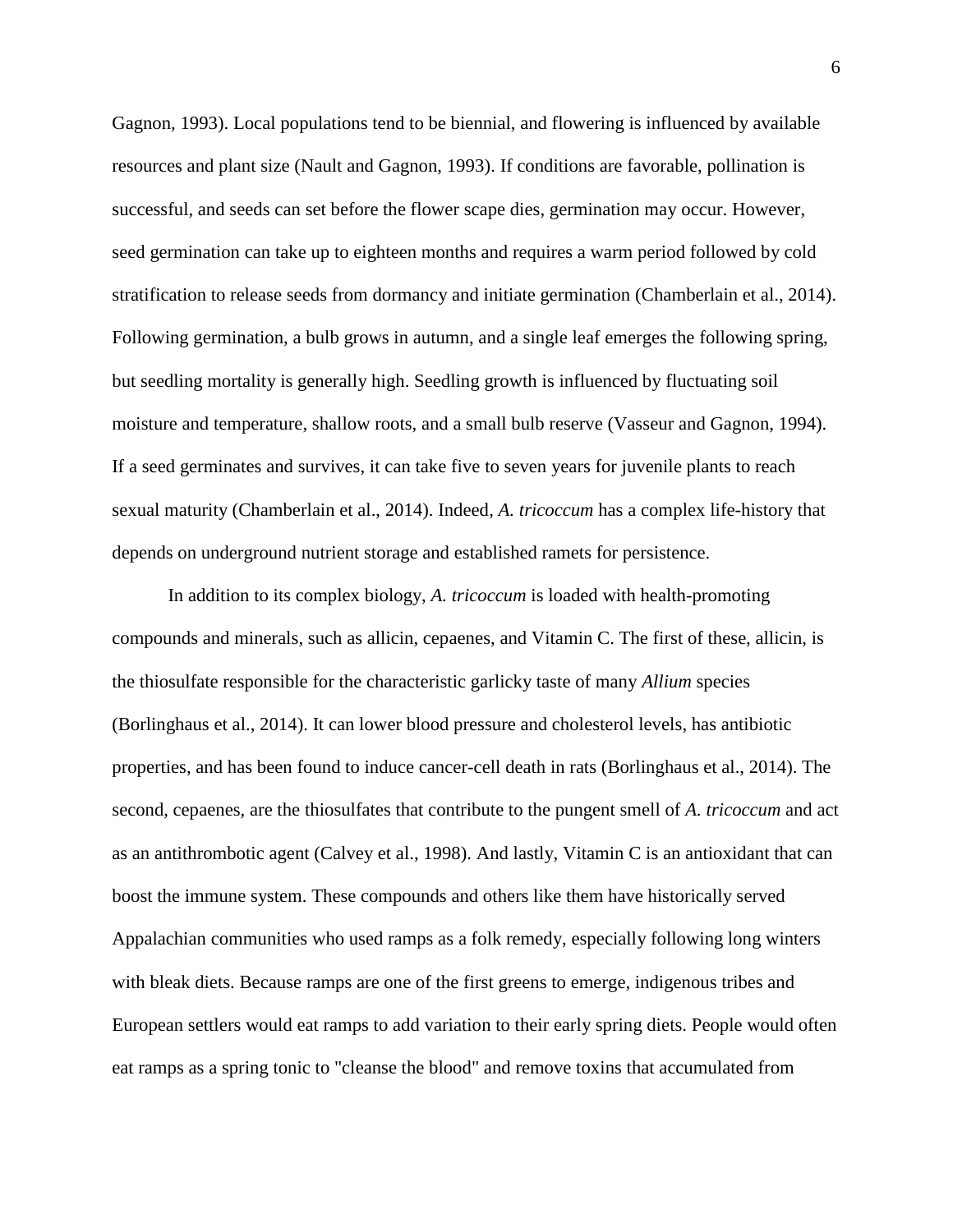eating primarily dry beans and dry meat (Cavender, 2006). Additionally, ramps functioned as a de-wormer, an earache medicine, and a cold remedy (Moerman, 1998). Appalachian communities still eat ramps as a folk remedy, but nutritional benefits are only one aspect of the plant's cultural significance

Indigenous tribes have harvested and used ramps for generations (Moerman, 1998; Lewis, 2012). Cherokee people have a long history of ramp harvesting, which is continued today by the Eastern Band of Cherokee Indians (EBCI) in North Carolina (Lewis, 2012). In addition to medicinal use, indigenous people prepare traditional ramp meals and occasionally preserve them for special dinners and holidays (Lewis, 2012). Ramps are also significant to sense of place and time for indigenous families (Lewis, 2012). When members return annually to harvest from family ramp patches, the process connects them to previous generations of ancestors who did the same (Lewis, 2012). As indigenous people have passed these traditions from generation to generation, they have also passed the knowledge of how to sustainably harvest and maintain family patches. For example, members of the EBCI leave the roots and bulb-tip when harvesting ramps to ensure family patches can persist (Lewis, 2012). Such traditional ecological knowledge (TEK) adds a unique perspective and expertise to the complexities of modern conservation that science cannot achieve alone. The inclusion of traditional ecological knowledge (TEK) may therefore prove useful to modern conservation and the development of sustainable harvesting methods.

 In addition to their enduring function in indigenous culture, ramps also served European settlers of the Appalachian region. Although the origin of the term "ramp" is unknown, it is theorized that it is derived from the Anglo-Saxon variant "ramson," which is the common name for the European *Allium* species, *Allium ursinum* (Core, 1945). Scottish and Irish settlers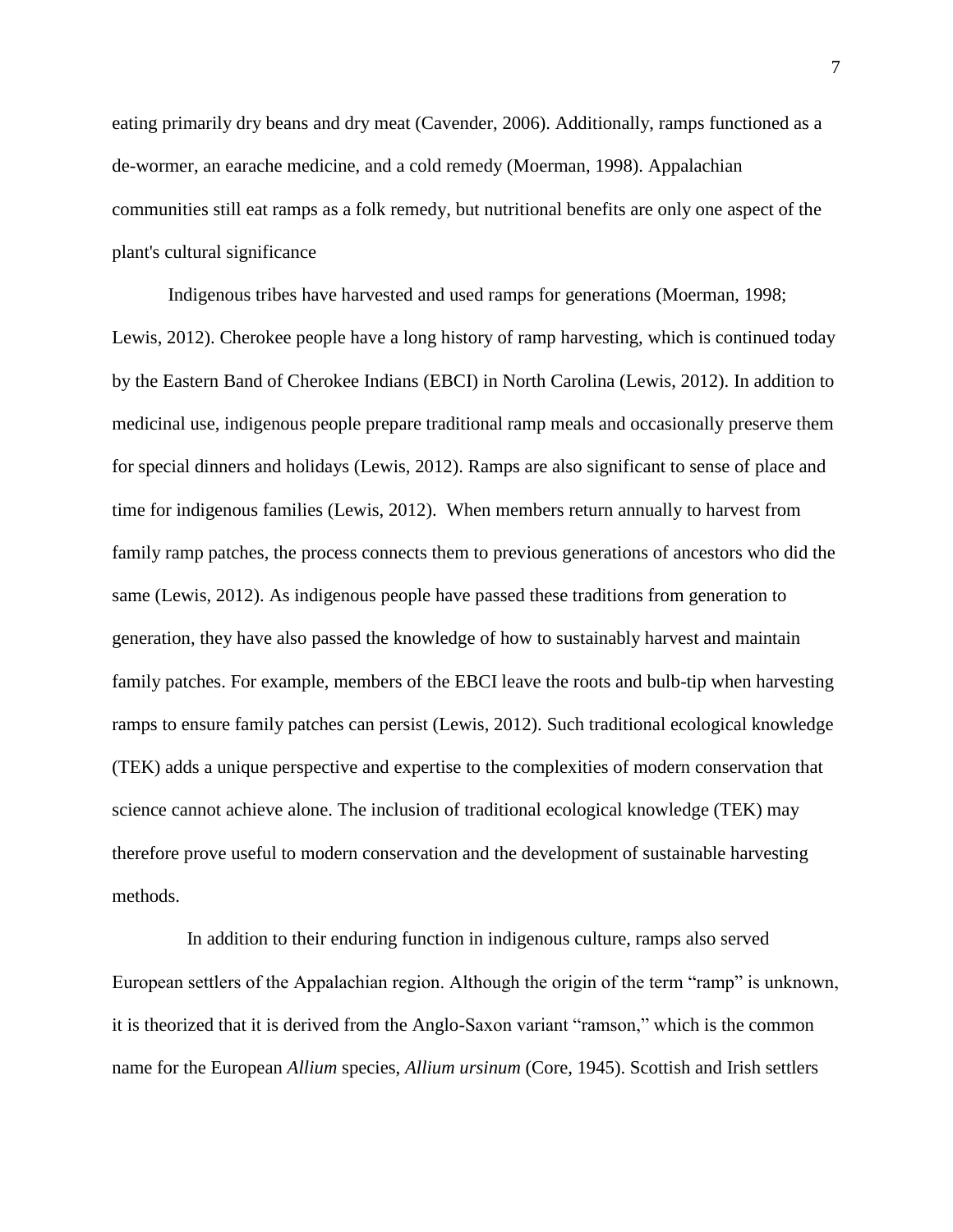emigrated to the New World with knowledge of *A. ursinum* and likely adopted the name as they began using *A. tricoccum* (Core, 1945). Similar to indigenous tribes, European settlers relied on ramps for survival, and the plant continues to play a meaningful role in Appalachian identity (Rivers et al., 2014).

According to an interview-study by Rivers and colleagues (2014), ramps are integral to Appalachian identity and memory. Before ramps became popular, they were a symbol of poverty, because Appalachian families who could not afford to buy greens from the grocery store would instead harvest and eat ramps and other wild vegetables (Rivers et al., 2014). There are even stories about teachers sending children home from school because they reeked of ramps (Rivers et al., 2014). Consequently, a community grew around this Appalachian symbol, which eventually led to the advent of widely attended ramp events, such as ramp suppers, dinners, and festivals (Rivers et al., 2014; Hufford, 1998). During these events, families would gather and prepare ramp meals, boiling or frying them, sometimes in bacon grease, and then serving them with eggs, fish, cornbread, pinto beans, and fried potatoes (Hufford, 1998). These gatherings eventually evolved into ramp festivals, which started in 1934 as a way for community members to celebrate not just ramps, but spring and Appalachian identity (Rivers et al., 2014). Although ramp festivals began as small community gatherings, they quickly gained momentum and evolved into large events featuring folk music, foods, and crafts.

Ramp festivals still occur today, and for many communities and local organizations, they serve as fundraising events (Rivers et al., 2014). For example, Richwood, WV, which is the selfproclaimed "Ramp Capital of the World," holds the Feast of the Ramson. The Feast of the Ramson is one of the largest and most widely attended ramp festivals, attracting thousands of visitors, all of whom bring money into the community (Rivers et al., 2012). However, many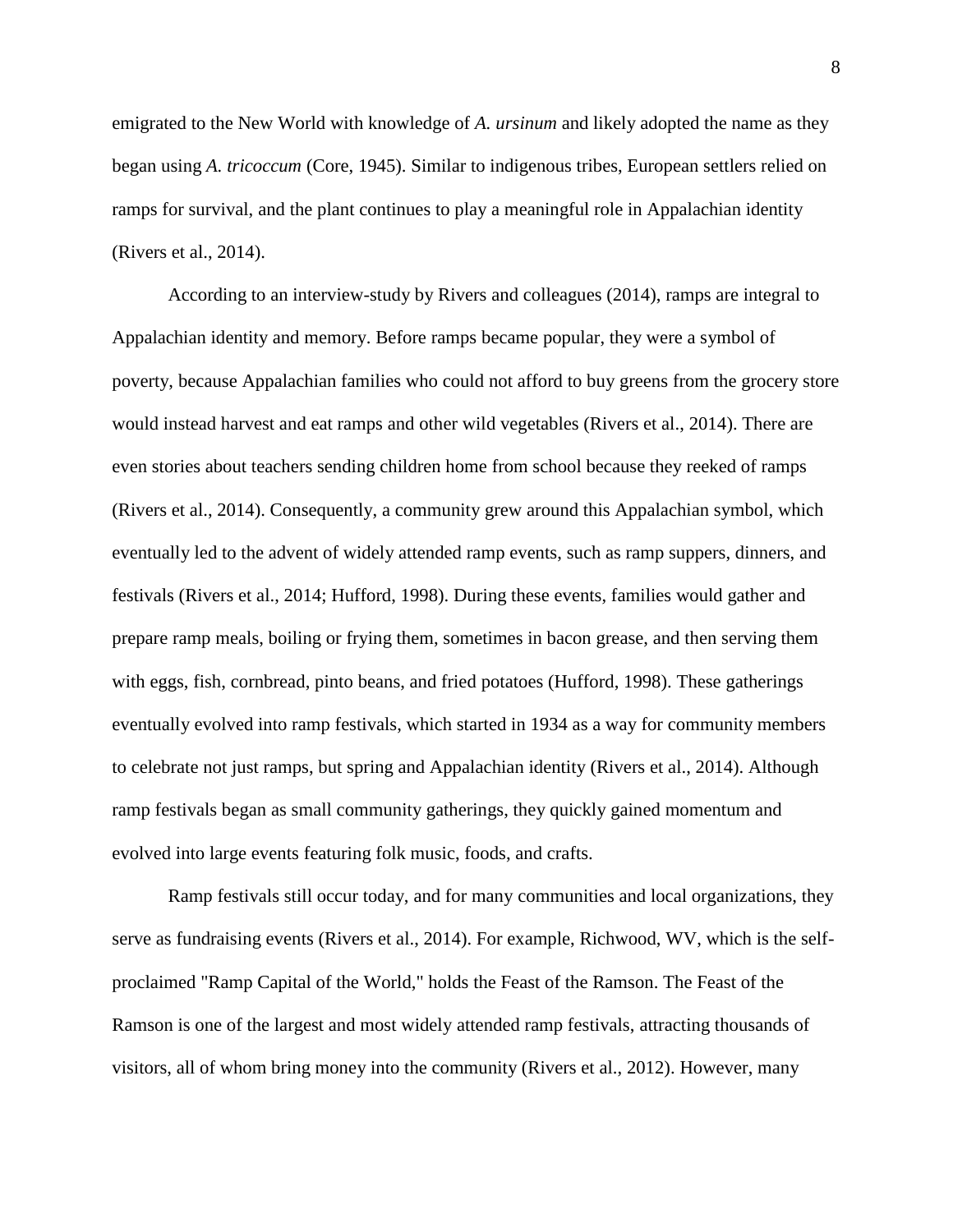ramp festivals now focus on the culinary aspect of ramps rather than the plant's traditional meaning (Rivers et al., 2014). For example, culinary competitions that celebrate the versatility of ramps have become the focal point of some festivals, like the Hudson Valley Ramp Festival in New York (Ricers et al., 2014). The evolution of the meaning of ramp festivals is likely due to the growing interest in wild harvesting by the general public over the past several decades (Rivers et al., 2014).

Between 2008 and 2012, a third of the current ramp festivals emerged, and there are now nearly a hundred ramp events along the East Coast (Rivers et al., 2014). One can also find ramps on menus in high-end restaurants in cities like Chicago and New York, and it is not uncommon to see ramps at roadside markets and farmers markets (Davis and Greenfield, 2002). As interest in the plant grows, so does the price. In 2002, a pound of ramps cost two dollars (Chamberlain et al., 2014), but today, a commercial harvester can sell a pound of ramps for ten to twenty dollars (USDA and NCRS, 2009). Furthermore, festivals consume between 350 to 750 pounds of ramps (USDA and NCRS, 2009), and commercial distributors can process around 50,000 pounds a season (Baumfleck, 2016). Many of these plants come from wild ramp patches where people harvest entire ramp plants (Davis and Greenfield, 2002).

There are a few possible reasons for this boom in interest. For example, the spread of information about wild harvesting by intrigued "foodies" in the 1990s likely resulted in more publicity about the unique character and taste of ramps. Cooking books, blogs, and newspapers have also provided increased coverage (Rivers et al., 2012). Additionally, as the price has increased, many people consider harvesting and selling ramps for supplemental income, and it is estimated that harvesters can earn upwards of \$30,000 selling ramps outside the plant's range (River et al., 2012). As ramps continue to attract a mass of attention, wild ramp populations are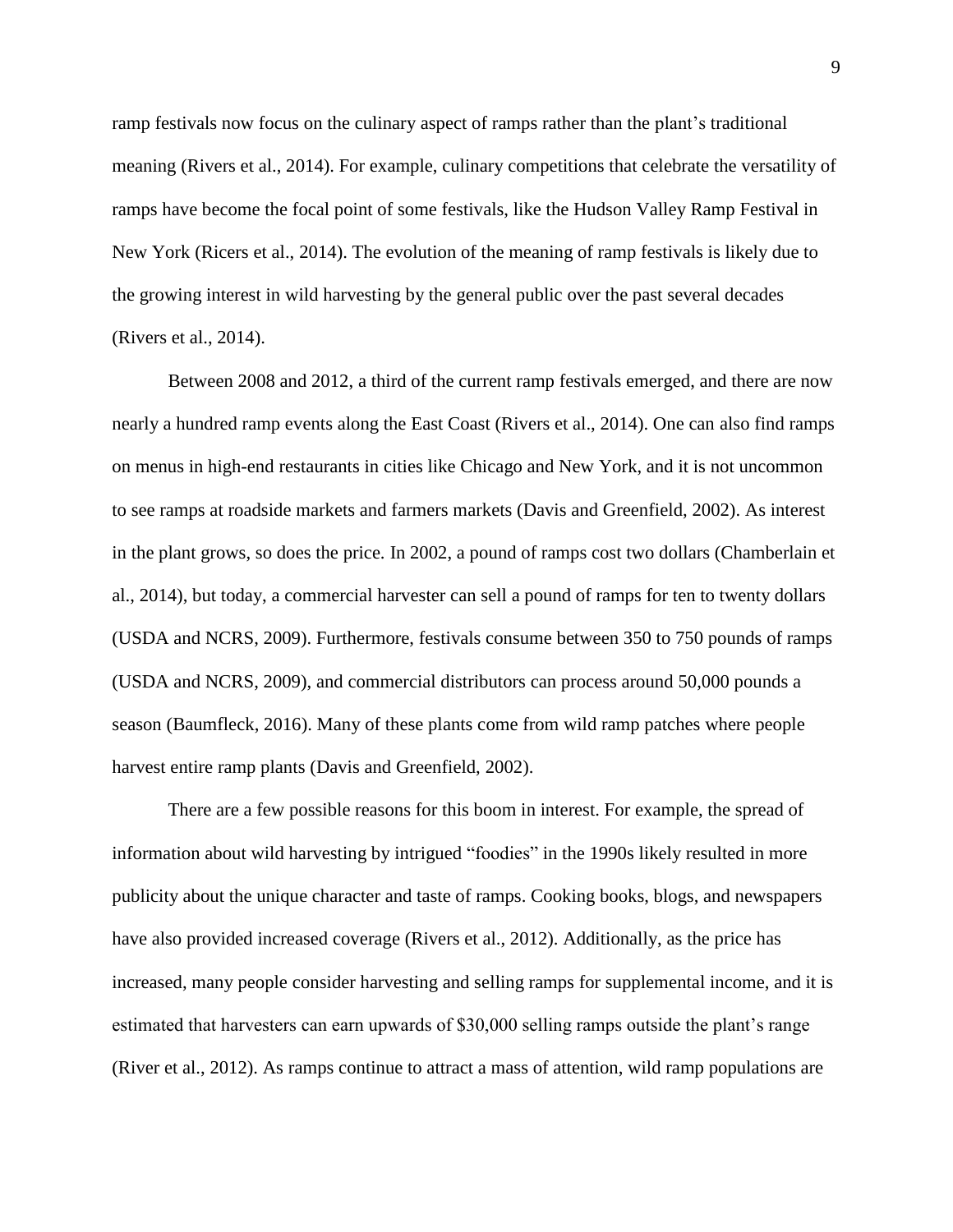declining, and *A. tricoccum* is now listed as a species of concern in Maine, Rhode Island, and Tennessee (USDA and NRCS, 2019). Additionally, permits are required to commercially harvest ramps in some national forests, including North Carolina national forests (USDA and NRCS, 2009), and there are bans on harvesting in Quebec, Canada, and the Great Smoky Mountain National Park (GSMNP).

The GSMNP began monitoring ramp populations in the late 1980s, and they banned harvesting by the general public in 2002 (Rock et al., 2004; Lewis, 2012). The ban was informed by a study that concluded a ten percent harvest of entire ramp plants every ten years is the maximum sustainable harvesting intensity (Davis and Greenfield, 2002; Rock et al., 2004). This ban resulted in conflict with the EBCI, who in 2007 were barred from family ramp patches within park boundaries (Lewis, 2012). According to members, the study that informed the ban did not consider TEK regarding indigenous harvesting methods (Lewis, 2012). However, a bill was passed in 2016 that allows federally recognized tribes to collect traditionally important plants in national park boundaries, such as ramps (Gathering of Certain Plants or Plant Parts by Federally Recognized Indian Tribes for Traditional Purposes, 2016), but the rule requires elaborate environmental impact studies and agreements on each species of interest. Currently, the EBCI is working with several federal and state agencies to research sustainable harvesting methods and to reach agreements that would allow them to harvest ramps and other traditionally significant species.

Although harvesting is banned in Quebec, Canada, and the GSMNP, many ramp populations are not formally protected. Fortunately, managers and researchers are developing alternative strategies to protect populations. For example, researchers are developing harvesting methods to certify commercial sellers as sustainable harvesters (Baumfleck, 2016). Additionally,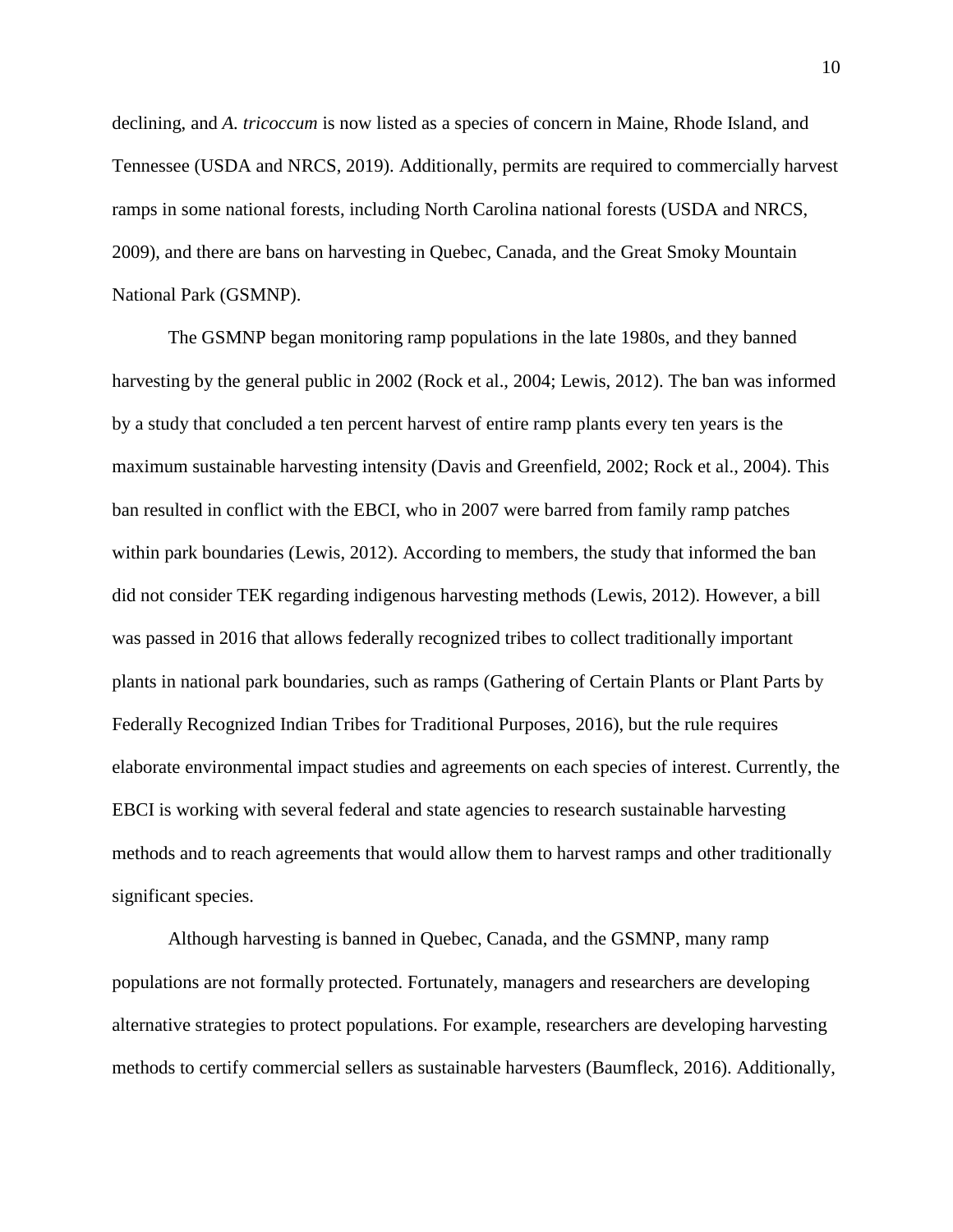forest farming techniques are being developed for commercial and private ramp cultivation (Davis and Greenfield, 2002). Practices such as these would ideally alleviate some of the pressure placed on wild ramp populations by harvesters. Moreover, inclusion as an NTFP could incentivize more thoughtful management of wild and transplanted ramp patches and support monitoring programs. All of these conservation strategies, as well as more information on seed collection and storage, TEK, and life history, aid in the protection of ramps. This undergraduate thesis project specifically focuses on developing tools to monitor the genetic diversity of *Allium tricoccum*.

There is only one genetic diversity study for *Allium tricoccum* to date, and it is based on isoenzyme markers. The isoenzyme study analyzed six populations of both *A. tricoccum* and *A. tricoccum* var. *burdickii* in different habitats around Ottawa, Canada (Vasseur et al., 1990). Fifteen bulbs for each variety were collected from each population, and fourteen enzyme systems were assayed to test for polymorphism (Vasseur et al., 1990). Six enzyme systems were detected, and two enzyme systems were variable (Vasseur et al., 1990). The study concluded low genetic diversity, and there was no variability between the varieties (Vasseur et al., 1990). However, the study was confined to the plant's northern range, limited by the low resolution of isoenzyme markers, and executed before the plant grew publicly popular. Our study, which is in part funded by the GSMNP, aims to develop microsatellite markers to further examine the genetic diversity of *A. tricoccum*.

Microsatellites, or Short Tandem Repeats (STRs), are co-dominant markers commonly used in population genetic studies. Unlike isoenzyme markers, microsatellites are neutrally selected and therefore highly polymorphic, which enables high-resolution genetic diversity studies within and among plant and animal populations. The purpose of this study is to develop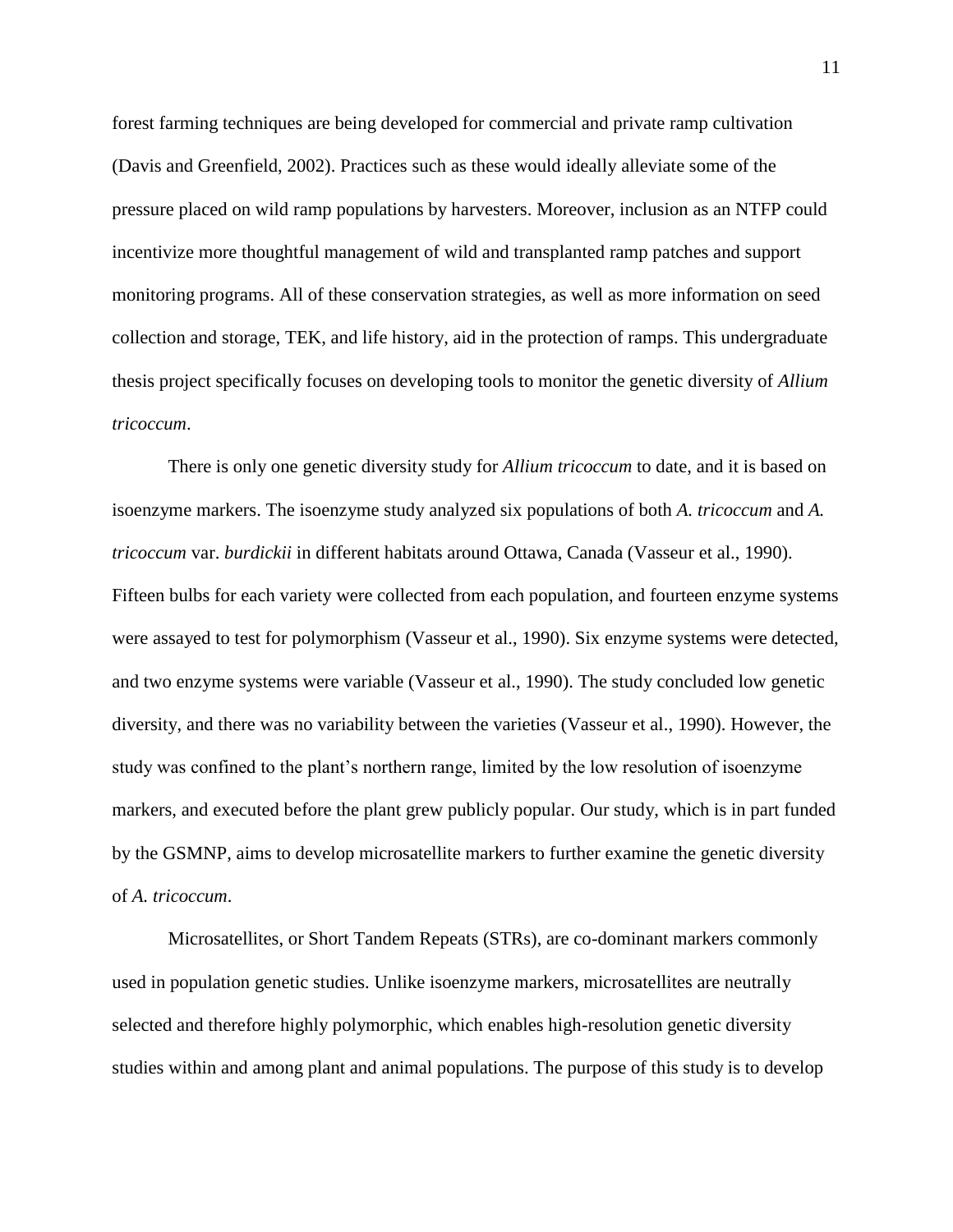microsatellite markers for *Allium tricoccum* to analyze genetic diversity, population clonality, and population structure in the GSMNP and throughout its range. The development of microsatellite markers for *A. tricoccum* and subsequent genetic studies are crucial to the proper management of this culturally and economically important plant.

## Methods

Plant tissue was collected from five *Allium tricoccum* individuals in the GSMNP, one *A. tricoccum* var. *burdickii* individual in Massachusetts, and one *A. cernuum* individual from the Appalachian State University herbarium (accession no. 1786) during the summer of 2018. The tissue samples were stored and dried in separate 2 mL tubes on 1 mL of silica gel and stored at -80 °C. *Allium tricoccum* and *A. cernuum* tissue samples were ground using liquid nitrogen, and *A. tricoccum* var. *burdickii* tissue samples were ground using sand and a micro-pestle. DNA was extracted from *A. tricoccum*, *A. cernuum*, and *A. tricoccum* var. *burdickii* ground tissue samples via a modified CTAB extraction method (Doyle and Doyle, 1987), and DNA was quantified using an ND-1000 nanodrop spectrophotometer (Thermo Fisher Scientific US) and a 1% agarose gel. Extracted DNA was stored at -20 °C.

High quality *Allium tricoccum* DNA was sent to West Virginia Core Facility for Illumina sequencing. An Illumina MiSeq library of 983,952 raw sequences was trimmed in FastP using an overlap analysis, resulting in 888,557 sequences. Filtered sequences were mined in MSAT Commander version 1.0.8 for microsatellite loci, which identified 1,484 of 9,116 for primer design. Fifty microsatellite loci were selected for primer design, with primers between 19 to 25 base-pairs long, 45% to 55% in GC content, and a PIG-tail sequence added to reverse primers for accurate genotyping (Browstein et al., 1996). An M13 primer was also added to the 5' end of the forward primer.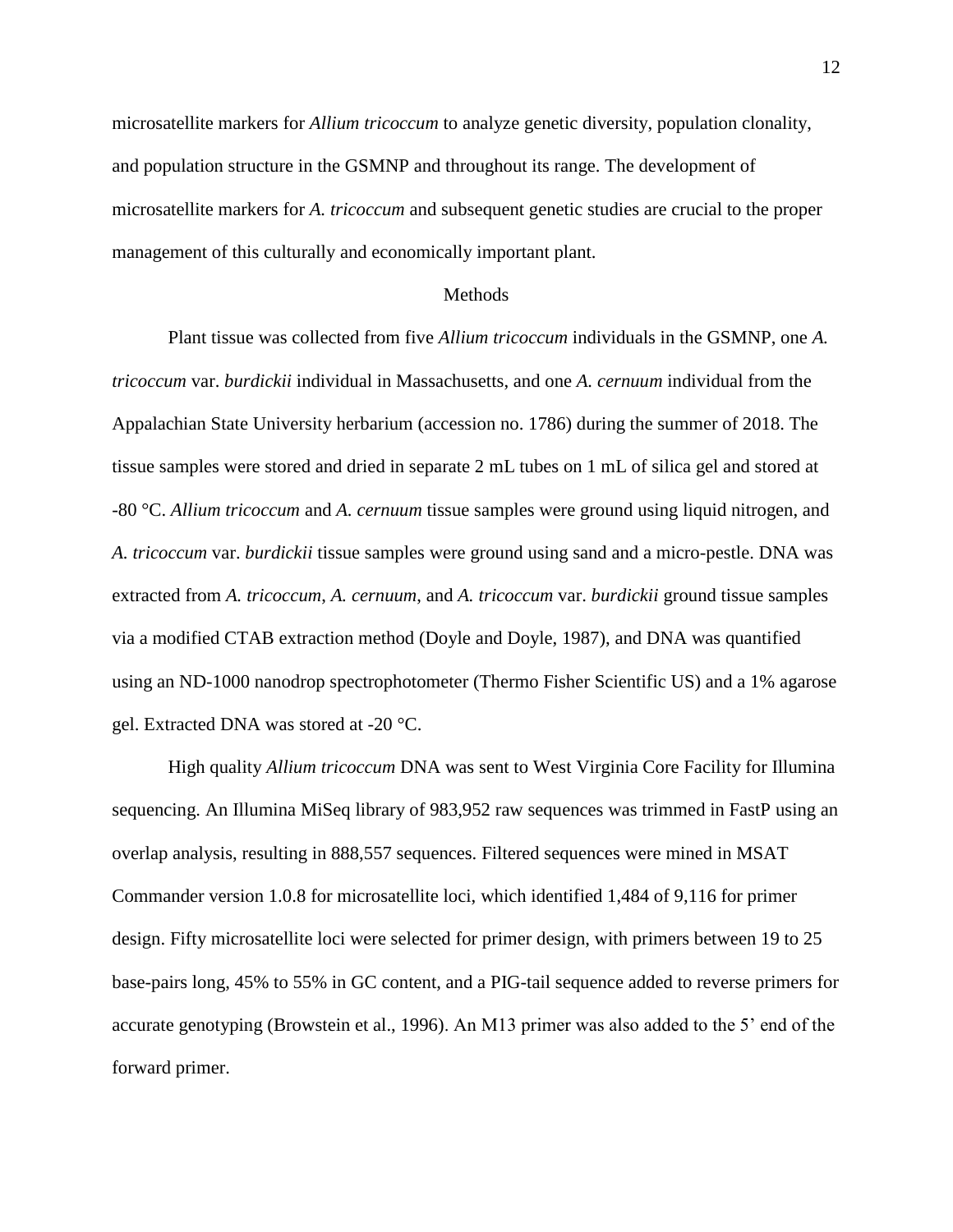PCR reactions were prepared in 10 μL using DI H2O, 5X GoTaq Flexi Buffer, 2.5 mM MgCl<sub>2</sub>, 800 μM dNTP's,  $0.5 \mu M$  of each primer,  $0.5$  units of GoTaq DNA Polymerase, and 30 ng of template DNA. One negative control with water and template DNA from five *Allium tricoccum* individuals, one *A. burdickii* individual, and one *A. cernuum* individual were used for primer screening. A Touchdown PCR program ran under the following conditions: 1 cycle of 94.0°C for 5 minutes, 13 cycles of 94.0°C for 45 seconds, 68.0°C for 2 minutes and decreasing 0.5°C per cycle , 72.0°C for 1 minute, then 25 cycles of 94.0°C for 45 seconds, 53.0°C for 1 minute, and 72.0°C for 1 minute, then 72.0°C for 10 minutes, and PCR ended at 10.0°C. DNA amplification was analyzed with a 1% agarose gel and product size was compared to a 1kbp ladder (Thermo Fisher Scientific US).

#### Results

Fifty microsatellite primers were screened. Seven reactions were prepared with DNA from five *Allium tricoccum* individuals, one *A. tricoccum* var. *burdickii* individual, and one *A. cernuum* individual. The eighth reaction was prepared with water as a negative control. *Allium cernuum* was the outgroup. Primers that resulted in no amplification or products with nonspecific amplification, inconsistent amplification, too many bands, and product sizes above 500 base pairs were eliminated from the screening process.

Nineteen of the 50 (30%) screened primers successfully amplified: AT01, AT02, AT03, AT04, AT05, AT06, AT07, AT10, AT17, AT18, AT21, AT26, AT28, AT32, AT25, AT37, AT42, AT44, and AT50 (Figure 5). Successful primers had a GC content between 45.5% and 55%, annealing temperatures between 58°C and 61°C, and primer sizes between 19 and 25 base pairs (Table 1). Successful markers consistently amplified in *Allium tricoccum* and *A. tricoccum*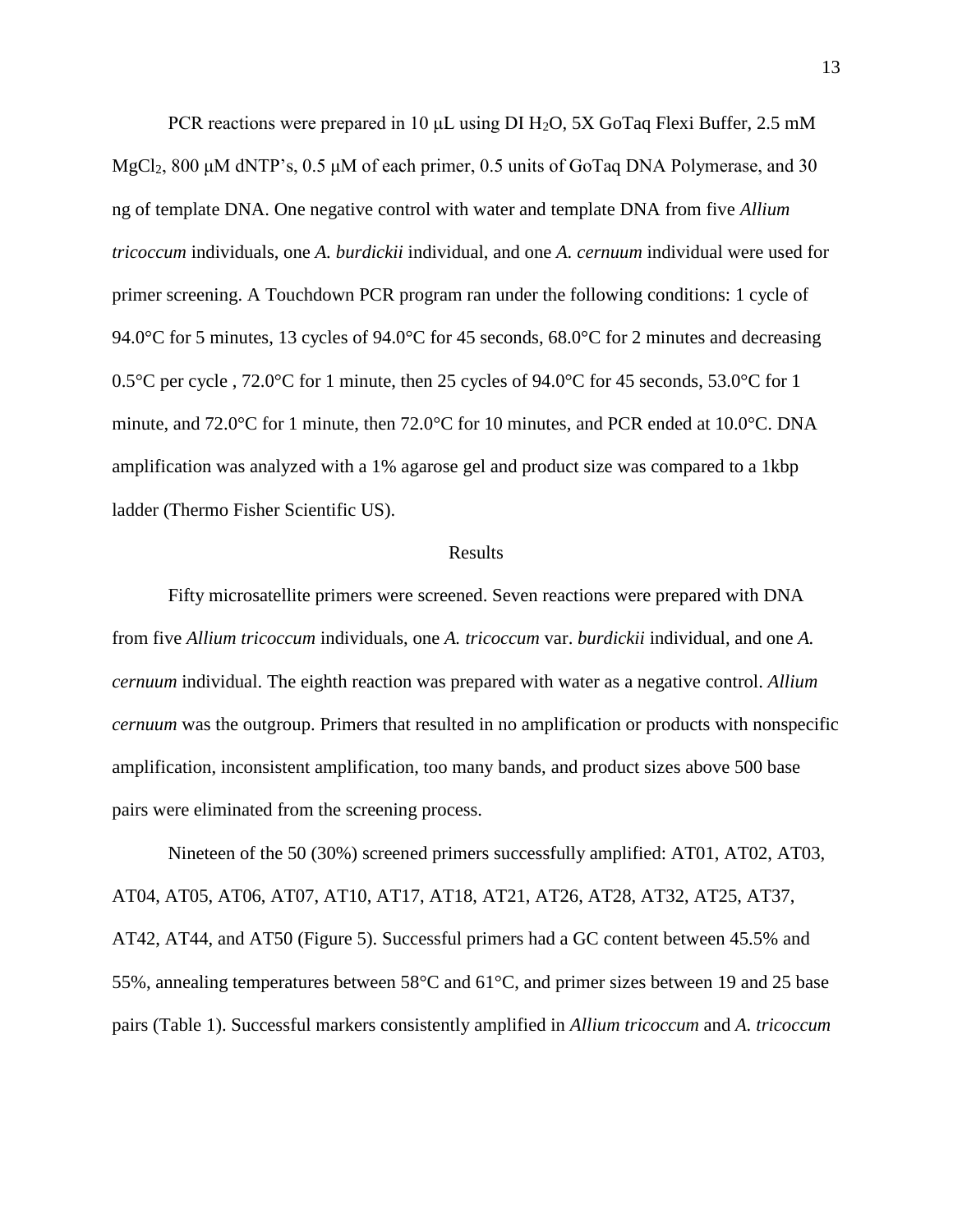var. *burdickii* individuals. The remaining 31 primers unsuccessfully, and there was no consistent amplification in the outgroup, *A. cernuum*.

| Marker           | Primer Sequence $(5' \rightarrow 3')$ | Motif        | GC (%)      | Annealing T $(^{\circ}C)$ | PIG tail seq |
|------------------|---------------------------------------|--------------|-------------|---------------------------|--------------|
| AT01             | F CGGACCTCGTATGCACAAG                 | <b>AAAT</b>  | F47.9       | F 59.064                  | <b>GTTT</b>  |
|                  | R GTTTAGGGTACTGTTCATAGGCGG            |              | R 55        | R 59.645                  |              |
| AT <sub>02</sub> | F GGAGTGTAATTTGCGGCATTG               | <b>AAC</b>   | F47.6       | F 59.213                  | $\mathbf G$  |
|                  | R GTTTGGGTGAAATGGAGAAGGC              |              | R 47.6      | R 59.523                  |              |
| AT03             | F CTCGACGTGCCTTTGAAGAG                | AAG          | F 55        | F 59.668                  | <b>GTTT</b>  |
|                  | R GTTTAGCTGAGCCAACAATGTGAG            |              | R 50        | R 59.223                  |              |
| AT04             | F ATCTGGTTCGGGCATTCAAC                | <b>AAG</b>   | F 50        | F 59.293                  | $\mathbf G$  |
|                  | R GTTTGGTTCGACAGTGGTTGG               |              | R 50        | R59.368                   |              |
| AT05             | F GTTCGGACCAATCAACCAGC                | AAG          | F 55        | F 60.223                  | <b>GTT</b>   |
|                  | R GTTTCGACGTACCTTGGAAGTGG             |              | R 55        | R 60.152                  |              |
| AT06             | F ATTTCCCAAGCGTTCCCATC                | <b>AATGT</b> | F 50        | F 59.287                  | $\mathbf G$  |
|                  | R GTTTGAAGATGGTGCAGGAGG               |              | <b>R</b> 50 | R 58.558                  |              |
| AT07             | F GGAGTGAGAAACGTGATGGG                | <b>AATT</b>  | F 55        | F 59.02                   | <b>GTTT</b>  |
|                  | R GTTTGGGTGGGTTCATTTATTTGGC           |              | R 47.6      | R 58.5                    |              |
| AT10             | F AGTGAGTACGATCAGGCATTG               | AC           | F47.6       | F 58.583                  | <b>GT</b>    |
|                  | R GTTTCCAAATCGATCCGTTCCC              |              | R 50        | R 58.722                  |              |
| AT17             | F ACTGGATAGGATGGCTAGTGAC              | AC           | F 50        | F 59.542                  | <b>GTT</b>   |
|                  | R GTTTCCGATCTGCTCAACAATGC             |              | R 50        | R 59.375                  |              |
| AT18             | F AGTGAGTACGATCAGGCATTG               | <b>AC</b>    | F47.6       | F 58.583                  | <b>GT</b>    |
|                  | R GTTTCCAAATCGATCCGTTCCC              |              | R 50        | R 58.722                  |              |
| AT21             | F AGCAACTCCCAAACATCACC                | <b>ACAT</b>  | F 50        | F 59.141                  | <b>GT</b>    |
|                  | R GTTTGGTGTATGCAGGTGAGAC              |              | R 50        | R 58.284                  |              |
| AT26             | F AAACCCAACACACAGCCAAG                | AG           | F 50        | F 59.936                  | <b>GT</b>    |
|                  | R GTTTGCTGCCATTTACCGTCTC              |              | R 50        | R 59.301                  |              |
| AT28             | F TGCTTCTTCCAGATCCTTGC                | AG           | F 50        | F 58.639                  | <b>GT</b>    |
|                  | R GTTTCTCCTCCGCACTCATTTC              |              | R 50        | R 58.366                  |              |
| AT32             | F GCAAACAAATCATGGCCATCC               | <b>AGG</b>   | F47.6       | F 59.47                   | <b>GTTT</b>  |
|                  | R GTTTGGTGGAACGATGTGGAGTATC           |              | R 52.4      | R 58.929                  |              |
| AT35             | F AAGTTCGGTGTGAGCAACTC                | AT           | F 50        | F 59.163                  | <b>GTT</b>   |
|                  | R GTTTGTTCTAACTTGGTGGACGC             |              | R 50        | R 58.875                  |              |
| AT37             | F GGGATTGTTGAGAAAGAAACCG              | AT           | F45.5       | F 58.592                  | <b>GT</b>    |
|                  | R GTTTGCAAAGCCGAACTAGGTC              |              | R 50        | R 59.23                   |              |
| AT42             | F AGTGTATGCATATTGTCCGCAG              | AT           | F45.5       | F 59.624                  | $\mathbf G$  |
|                  | R GTTTGCGTGGCTCCTACTTAAC              |              | R 47.6      | R 59.334                  |              |
| AT44             | F GGGATTGTTGAGAAAGAAACCG              | AT           | F45.5       | F 58.592                  | <b>GT</b>    |
|                  | R GTTTGCAAAGCCGAACTAGGTC              |              | R 50        | R 59.23                   |              |
| AT50             | F ACGAGCTAAGTGTCGATCGC                | <b>AAT</b>   | F 55        | F 60.982                  | <b>GTT</b>   |
|                  | R GTTTCGACTTTCACTTGGATCGG             |              | R 50        | R 58.382                  |              |

Table 1. Forward and reverse primer sequences, microsatellite motif, GC content, annealing temperatures, and PIG tail sequence for successful primers AT01, AT02, AT03, AT04, AT05, AT06, AT07, AT10, AT17, AT18, AT21, AT26, AT28, AT32, AT35, AT37, AT42, AT44, AT50.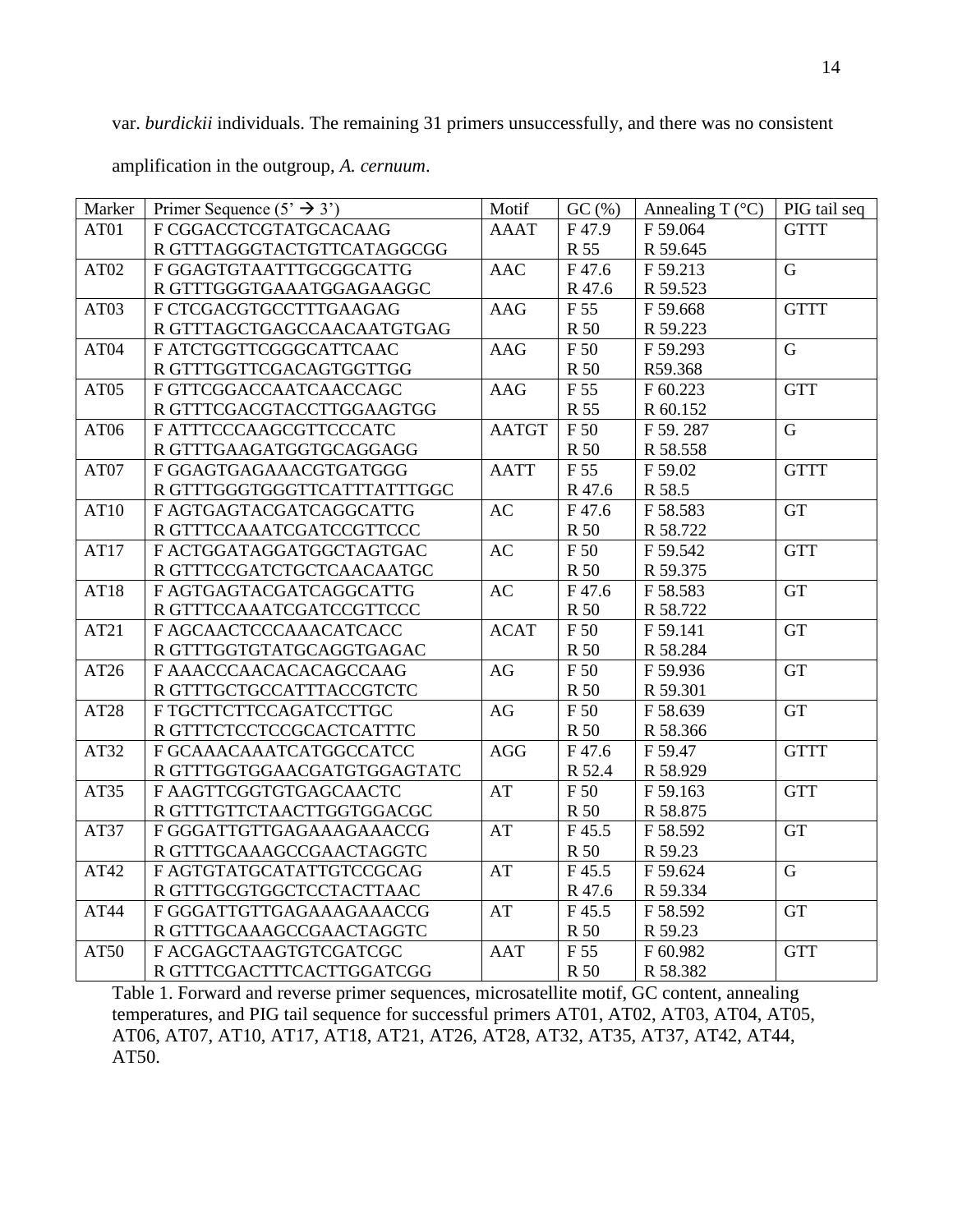

Figure 1. Example of 1% agarose gel with two staggered microsatellite primers with negative controls (-C). (A) AT17 and (B) AT18 successfully amplified.



Figure 2. Example of 1% agarose gel with two staggered microsatellite primers with negative controls (-C). (A) AT31 consistently produced bands in the negative control, and (B) AT32 successfully amplified.



Figure 3. Example of 1% agarose gel with two staggered microsatellite primers with negative controls (-C). (A) AT11 and (B) AT12 unsuccessfully amplified.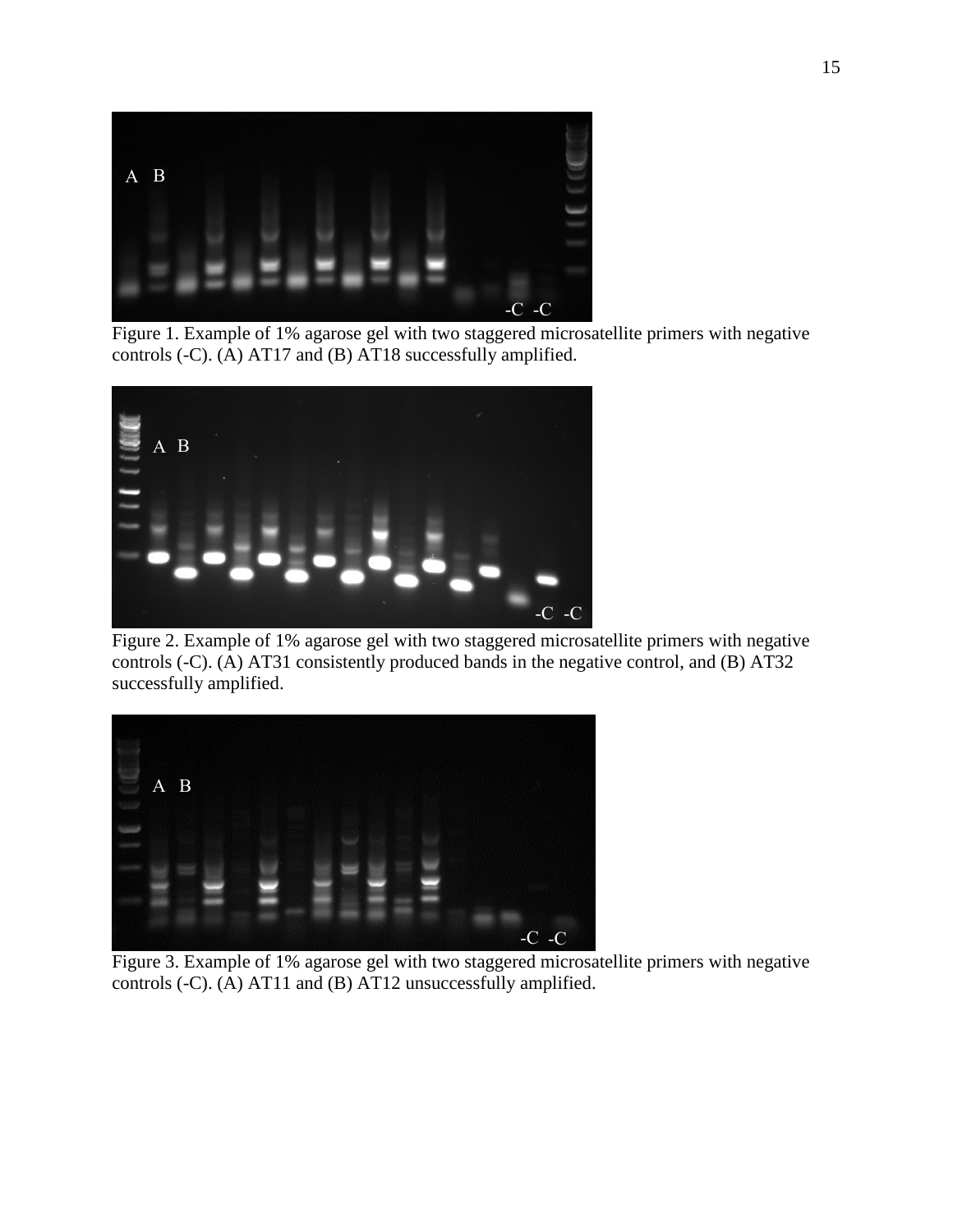

Figure 4. Example of 1% agarose gel with two staggered microsatellite primers with negative controls (-C). (A) AT13 and (B) AT14 unsuccessfully amplified.

## Discussion and Conclusion

There was no consistent amplification in the outgroup, *Allium cernuum*, which may be due to DNA degradation in the herbarium specimen and/or its distant phylogenetic relationship with *A. tricoccum*. It would be beneficial to collect fresh samples of *A. cernuum* to conclusively determine the reason for inconsistent amplification. Meanwhile, all successful markers consistently amplified in *A. tricoccum* and *A. tricoccum* var. *burdickii*. Markers that produced bands in the negative control following the replacement of PCR buffers and template DNA may have amplified DNA other than *A. tricoccum* or produced strong primer dimers and were therefore excluded from the screening process.

Following primer screening, successful primers will be fluorescently tagged and genotyped on an ABI3730 to analyze allelic variation and determine polymorphic markers. Once developed, these tools can be used to evaluate genetic diversity and population structure with higher resolution than the isoenzyme markers (Vasseur et al., 1990). Similarly, microsatellite markers can be used to further analyze the taxonomic relationship between *Allium tricoccum* and *A. tricoccum* var. *burdickii* to determine if a species separation is warranted. Additionally, although a demographic study concluded that asexual reproduction by clump division is the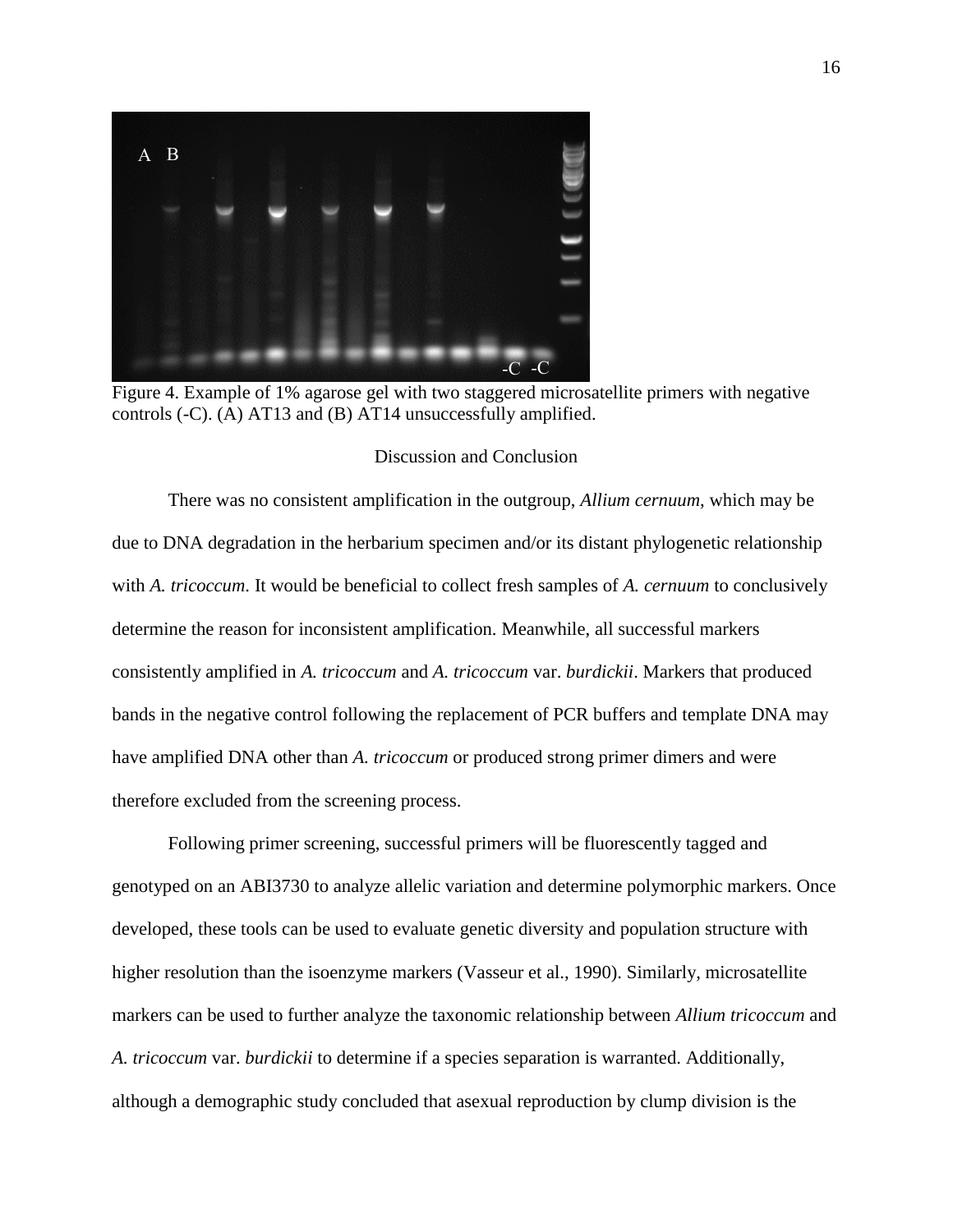primary mode of population size maintenance (Nault and Gagnon, 1993), these markers can be used to genetically test that hypothesis by evaluating population clonality.

The development of microsatellite markers for *Allium tricoccum* provides an opportunity to better understand the plant's biology, and managers can use these tools to answer important conservation questions. For example, within the GMSNP, managers can use genetic studies to monitor the effect of sustainable harvesting on genetic diversity and population structure. More broadly speaking, genetic studies can determine how the genetic diversity of publicly accessed populations is affected by increased harvesting. Overall, the development of microsatellite markers for *A. tricoccum* can inform management decisions and add to the pool of knowledge needed to achieve a sustainable balance between the conservation of ramps and the rich Appalachian culture that relies on them.

## References

- Baumfleck, M. (2016). Developing Standards for Sustainable Ramp Harvesting. *Temperate Agroforester*, 22(3).
- Borlinghaus, J., Albrecht, F., Gruhlke, M.C.H., Nwachukwu, I.D., and Slusarenko, A.J. (2014). Allicin: Chemistry and Biological Properties. *Molecules*, 19: 12591-12618.
- Brownstein, M.J., Carpten, J.D., and Smith, J.R. (1996). Modulation of non-templated nucleotide addition by Taq DNA polymerase: primer modifications that facilitate genotyping. *BioTechniques*, 20(6): 1004-1010.
- Calvey, E.M., White, K.D., Matusik, J.E., Sha, D., and Block, E. (1998). Allium chemistry: identification of organosulfur compounds in ramp (Allium tricoccum) homogenates. *Phytochemistry*, 49(2): 359-364.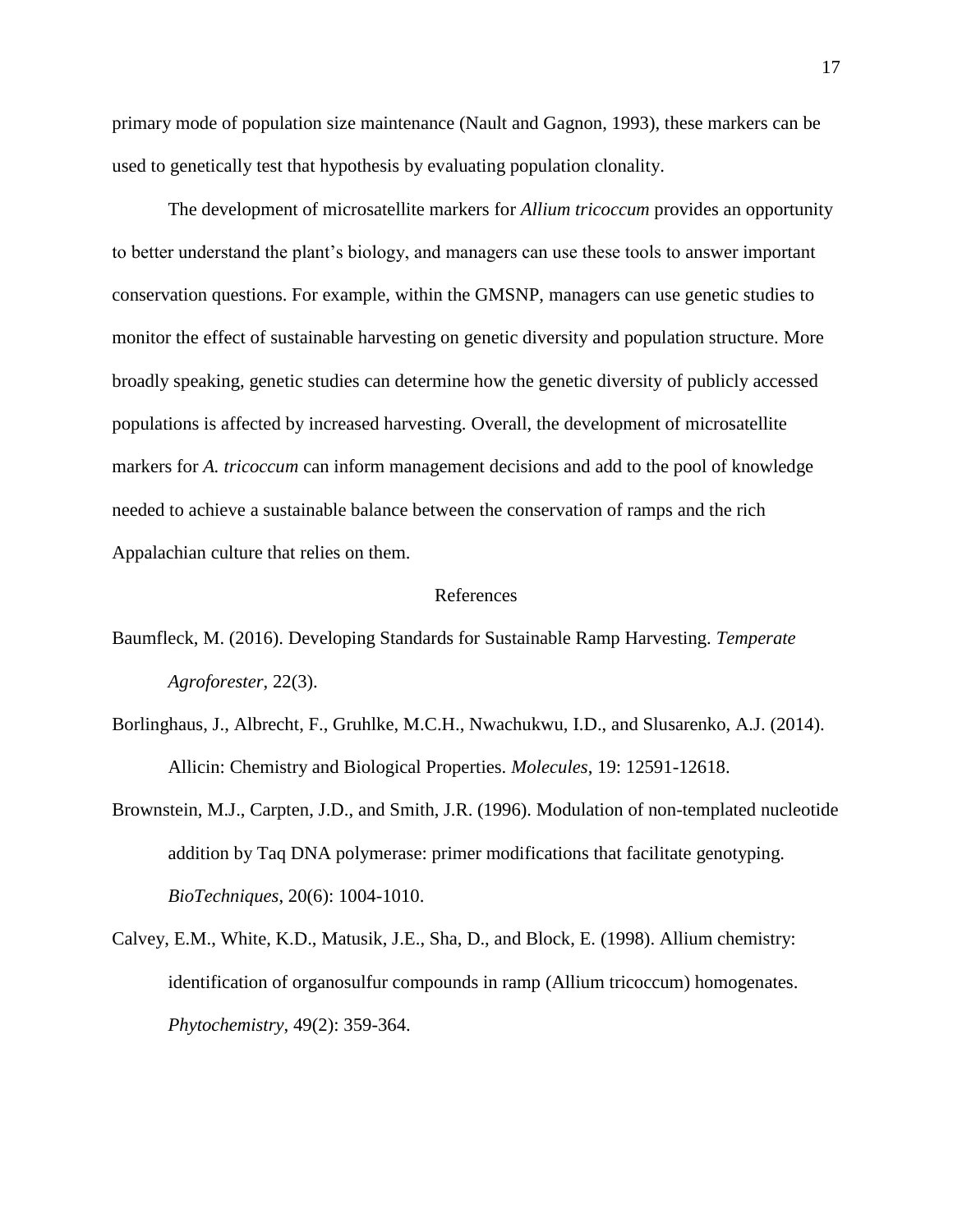- Cavender, A. (2006). Folk medicinal uses of plant foods in southern Appalachia, United States. *Journal of Ethnopharmacology*, 108: 74-84.
- Chamberlain, J., Beegle, D., and Connette, K.J. (2014). Forest Farming Ramps. *Agroforestry Notes*, 47(8): 1-7.
- Core, E.L. (1945). Ramps. *Castanea*, 10(4): 110-112.
- Davis, J.M., & Greenfield, J. (2002). Cultivating Ramps: Wild Leeks of Appalachia. In Janick, J., and Whipkey, A. (Eds.), *Trends in new crops and new uses* (pp. 449-452). Alexandria, VA: ASHS Press.
- Doyle, J.J., and Doyle, J.L. (1987). A Rapid DNA Isolation Procedure for Small Quantities of Fresh Leaf Tissue. *Phytochemical Bulletin*, 19(1): 11-15.
- Fritsch, R.M., and Friesen, N. (2002). Evolution, Domestication and Taxonomy. In Rabinowitch, H., and Currah, L. (eds.), *Allium Crop Science: Recent Advances* (pp. 5-27). Wallingford: CABI Publishing.
- Gathering of Certain Plants or Plant Parts by Federally Recognized Indian Tribes for Traditional Purposes, 81 Federal Register 45024 (2016).
- Herden, T., Hanelt, P., and Friesen, K. (2015). Phylogeny of Allium L. subgenus Anguinum (G. Don. ex W.D.J. Koch) N. Friesen (Amaryllidaceae). *Molecular Phylogenetics and Evolution*, 95: 79-93.
- Hufford, M.T. (1998). Tending the Commons: Ramp Suppers, Biodiversity, and the Integrity of 'The Mountains.' *Folklife Center News*, 20 (4):3–11.
- Jones, A.G. (1979). A Study of Wild Leek, and the Recognition of Allium burdickii (Liliaceae). *Systematic Botany*, 4(1): 29-43.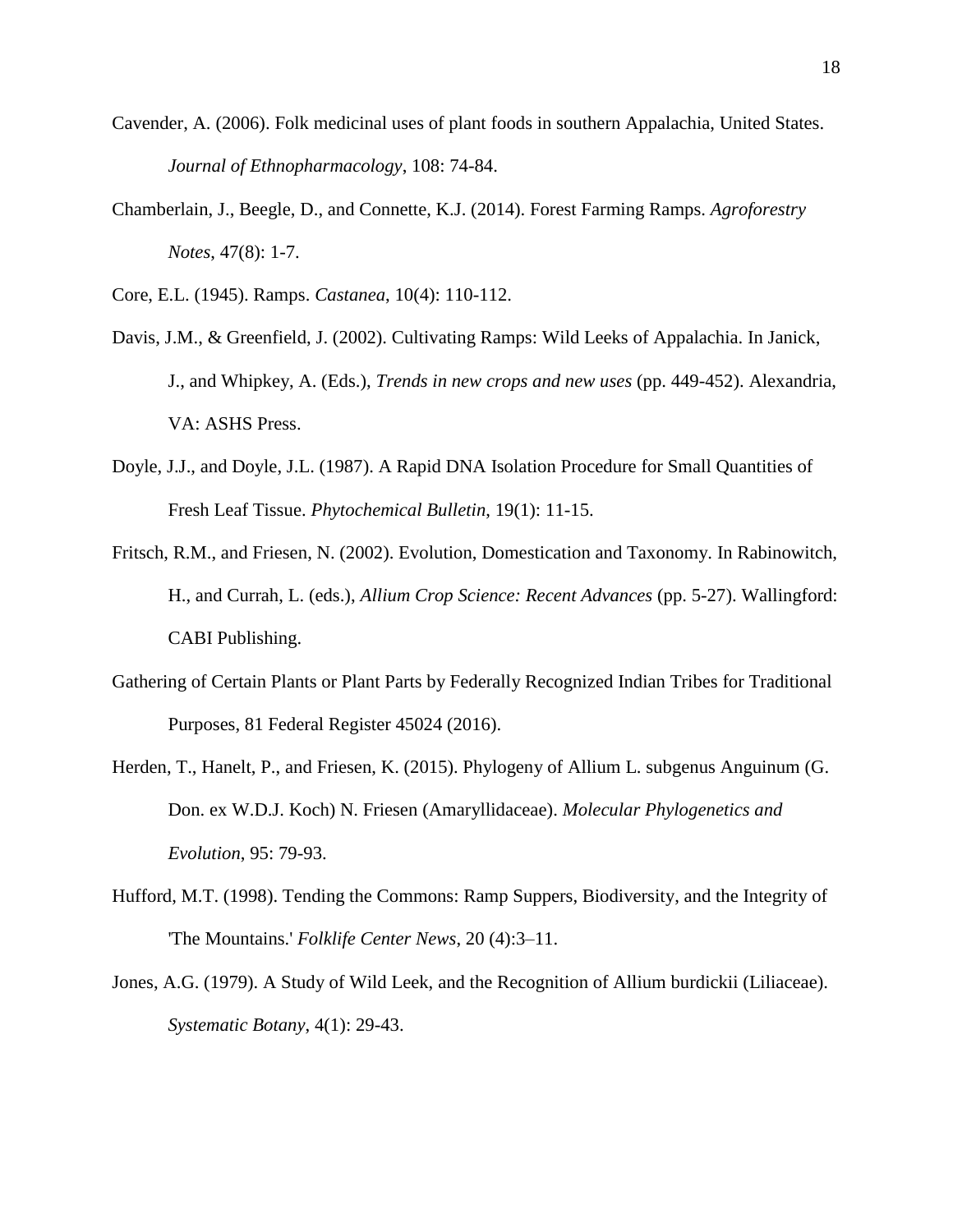- Lake, F.K., Emery, M.R., Baumflek, M.J., Friday, K.S., Kamelamela, K., Kruger, L., Grewe, N., Gilbert, J., and Reo, N.J. (2018). Chapter 4 - Cultural dimensions of nontimber products. In Chamberlain, J.L., Emery, M.R., and Patel-Weynand, T. (eds.), *Assessment of nontimber forest products in the United States under changing conditions* (pp. 84-99). Gen. Tech. Rep. SRS–232. Asheville, NC: U.S. Department of Agriculture, Forest Service, Southern Research Station.
- Lewis, C. (2012). The Case of the Wild Onions: The Impact of Ramps on Cherokee Rights. *Southern Cultures*, 18(2): 104-117.
- Li, Q.Q., Zhou, S.D., He, X.J., Yu, Y. Zhang, Y.C., and Wei, X.Q. (2010). Phylogeny and biogeography of Allium (Amaryllidaceae: Allieae) based on nuclear ribosomal internal transcribed spacer and chloroplast rsp16 sequences, focusing on the inclusion of species endemic to China. *Annals of Botany*, 106: 709-733.
- Moerman, D. E. (1998). *Native American Ethnobotany* (p. 59). Portland, OR: Timber Press.
- Nault, A., and Gagnon, D. (1993). Ramet demography of Allium tricoccum, a spring ephemeral, perennial forest herb. *Journal of Ecology*, 81: 101-119.
- Nault, A., and Gagnon, D. (1988). Seasonal biomass and nutrient allocation patterns in wild leek (Allium tricoccum Ait.), a spring geophyte. *Bulletin of the Torrey Botanical Club*, 115(1): 45-54.
- Rivers, B., Oliver, R., and Resler, L. (2014). Pungent Provisions: The Ramp and Appalachian Identity. *Material Culture*, 46(1): 1-24.
- Rock, J.H., Beckage, B., and Gross, L.J. (2004). Population recovery following differential harvesting of Allium tricoccum Ait. in the southern Appalachians. *Biological Conservation*, 116: 227-234.